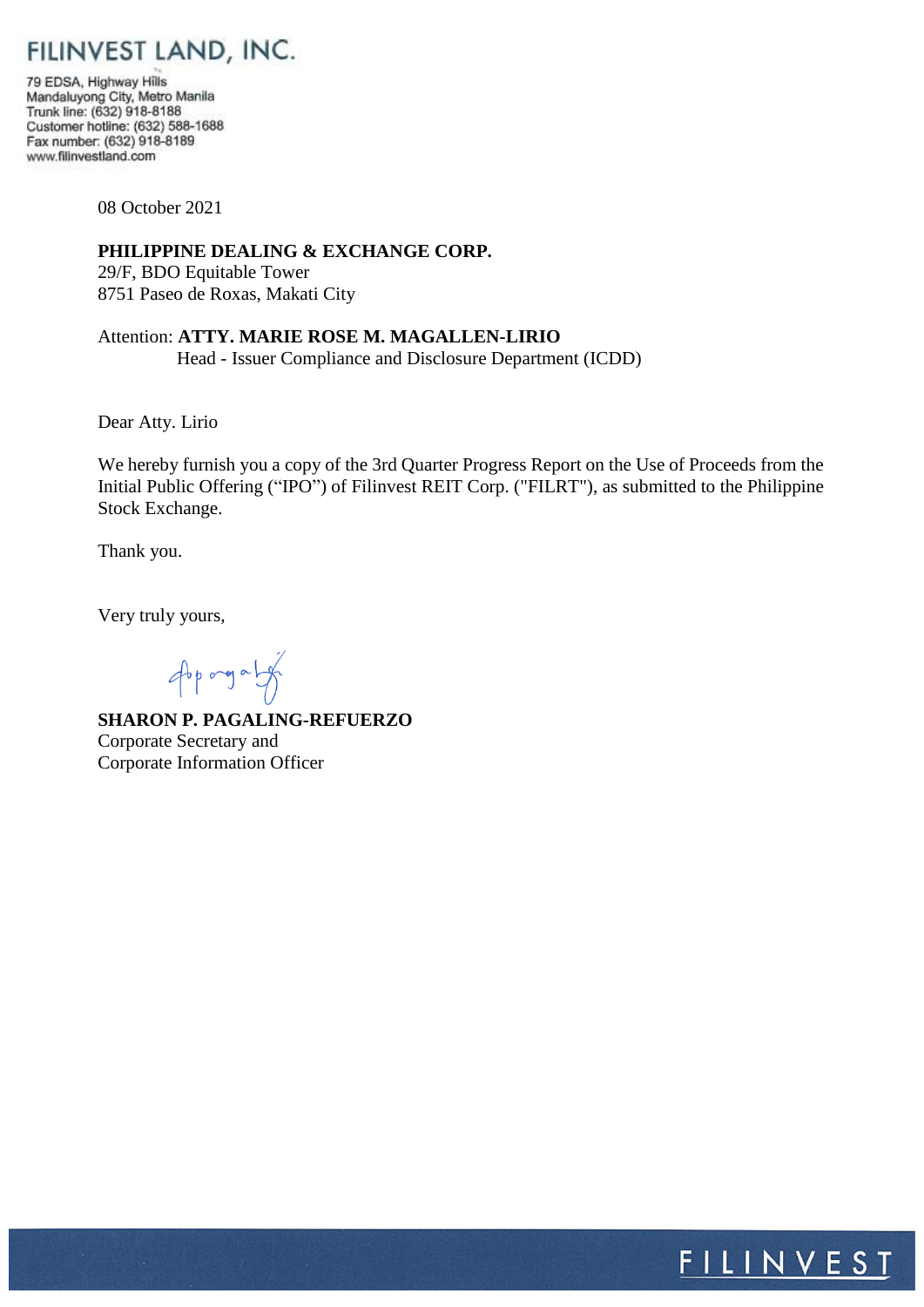

79 EDSA, Highway Hills, Mandaluyong City Metro Manila 1000, Philippines Trunk Line: (632) 7918-8188 Customer hotline: (632) 8588-1688 www. filinvestland.com

October 15, 2021

THE PHILIPPINE STOCK EXCHANGE Philippine Stock Exchange Plaza 6<sup>th</sup> Floor, PSE Tower Bonifacio Global City, Taguig

Ms. Janet A. Encamacion Attention: Head, Disclosure Department

Subject: 2021 Third Quarter Progress Report on the Use of Proceeds from the Initial Public Offering ("IPO") of Filinvest REIT Corp. ("FILRT")

Dear Ms. Encarnacion,

We hereby submit our Progress Report on the Use of Proceeds for the Third Quarter of 2021, duly certified by our external auditors, in compliance with the disclosure requirements of the Philippine Stock Exchange.

The IPO proceeds are fully from the Secondary offer of shares owned by Filinvest Land Inc. Please be advised that as of September 30, 2021, the remaining balance of the proceeds from the FILRT IPO amounts to Ten Billion Five Hundred Sixty Four Million Six Hundred Eighty Nine Thousand Seventy Two Pesos and Twenty Six centavos (Php 10,564,689,072.26) as indicated below:

|                                                          | <b>Philippine Pesos</b> |
|----------------------------------------------------------|-------------------------|
| Gross Proceeds from IPO                                  | 12,583,246,445.00       |
| less:                                                    |                         |
| Purchase of shares during the stabilization period       | (2,281,799.73)          |
| Underwriters and IPO related fees deducted from proceeds | (316, 945, 305.82)      |
| Net proceeds received                                    | 17.264,019.339.45       |
| less: Disbursement for Transaction costs                 | (132, 542, 600.57)      |
| Disbursement for Reinvestment Plan (Annex)               | (1,566,787,666,62)      |
| Net balance of IPO proceeds as of September 30 2021      | 10,564,689,072.26       |
|                                                          |                         |

Thank you.

Respectfully yours,

ÁNA VENUS A MEJIA Chief Finance Officer

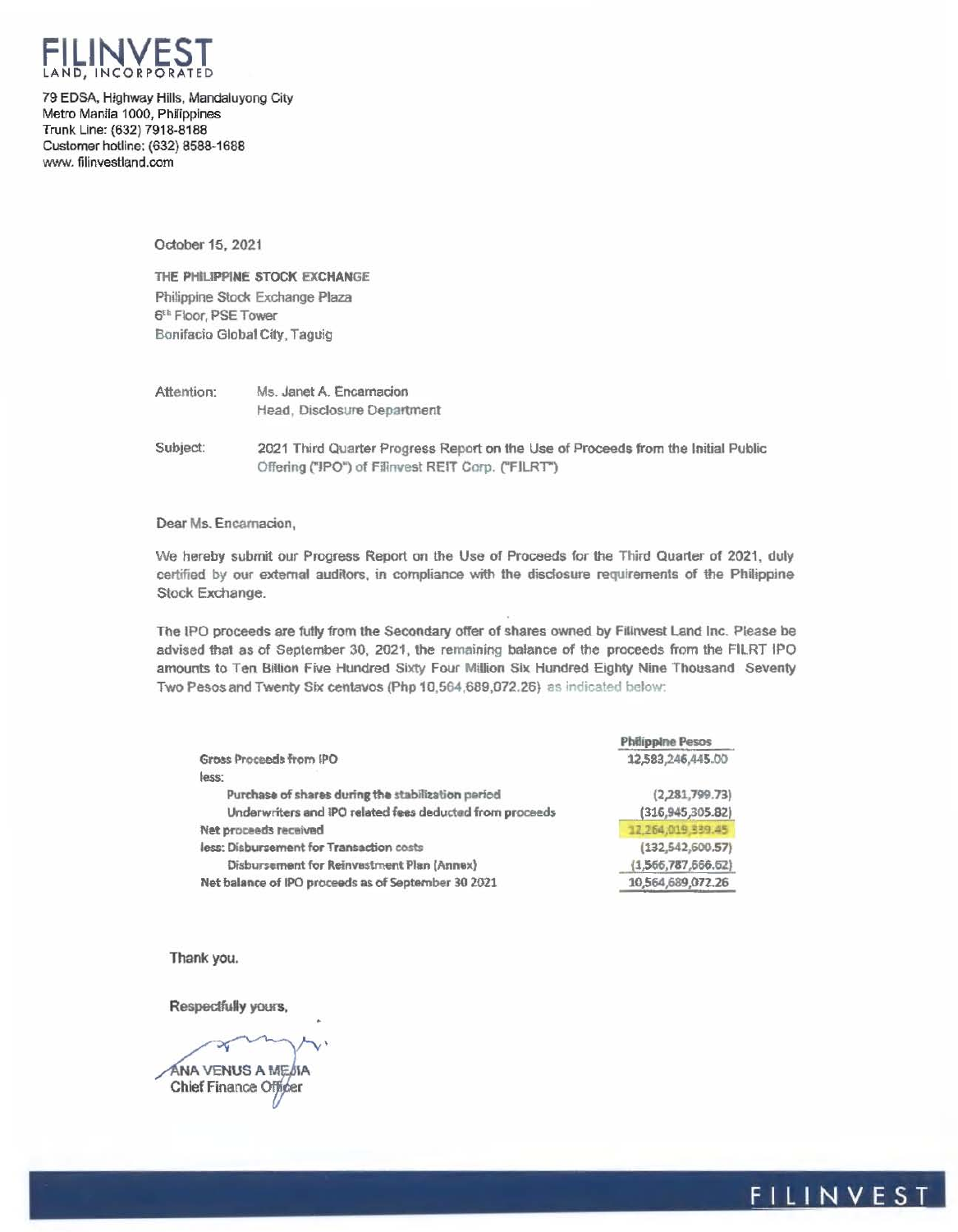#### **ACKNOWLEDGMENT**

REPUBLIC OF THE PHILIPPINES)

CITY OF MANDALUYONG  $\S$ . S.

I certify that  $\mathbb{QCT}$  15 2021 before me a notary public duly authorized in the city named above to take acknowledgments, personally appeared:

> Competent Evidence of Identity

Unified Multi Purpose ID CRN -

Date / Place Issued

Filinvest Land, Inc. Represented by:

FLI TIN: 000-533-224-000

Ana Venus Mejia

0003-8766880-6

who were identified by me through competent evidence of identity to be the same person described in the foregoing instrument, who acknowledged before me that their signatures on the instrument were voluntarily affixed by them for the purposes stated therein, and who declared to me that they have executed the instrument as their free and voluntary act and deed.

IN WITNESS WHEREOF, I hereunto set my hand and affix my notarial seal on the date and at the place above written.

Doc. No. 60 Page No. 69 Book No. 3L Series of 2021.

# **JOVEN G. SEVELLANO**

NOTARY PUBLIC FOR CITY OF MANDALUYONG COMMISSION NO. 0285-21 UNTIL DECEMBER 31, 2022 ROLL NO. 53970 IBP LIFETIME NO. 011302; 12-28-12; RIZAL PTR NO. 4581076; 1-4-21; MANDALUYONG MCLE COMPLIANCE NO. VI 0017960 14 APRIL 2022 METRO MART COMPLEX, MANDALUYONG CITY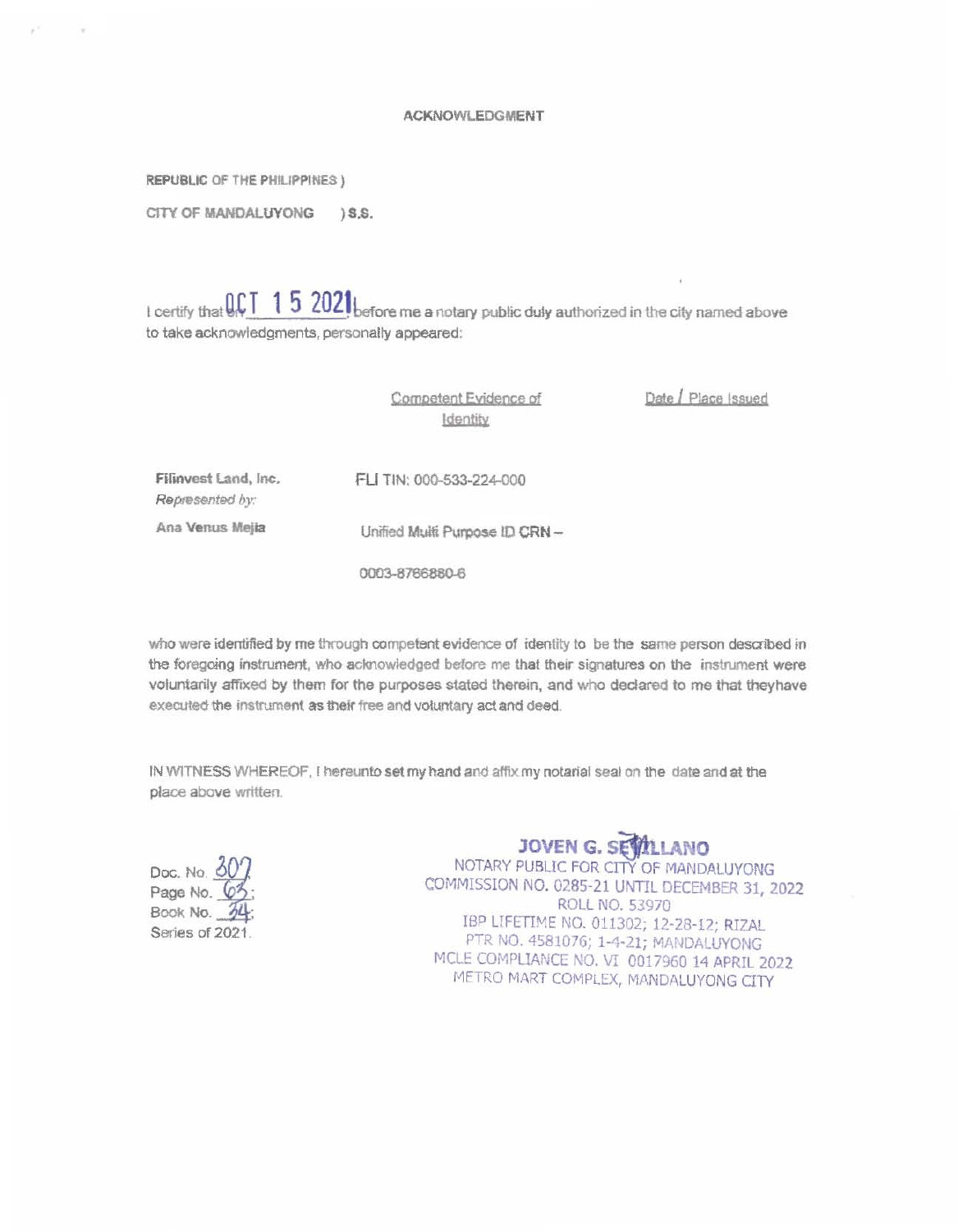# FILINVEST LAND, INC.

79 EDSA, Highway Hills<br>Mandaluyong City, Metro Mania<br>Trunk lins: (632) 918-8188 Customer holline: (632) 588-1688<br>Fax number: (632) 918-8189 www.filinvestland.com

ÿ.

ANNEX A-Disbursements from August 13 to September 30, 2021

| <b>Project Name</b>  | <b>Disbursing Entity</b>        | Amount           |
|----------------------|---------------------------------|------------------|
| Axis Three           | Filinvest Land, Inc.            | 426,856,231.03   |
| <b>Axis Four</b>     | Filinvest Land, Inc.            | 368, 883, 104.82 |
| Cebu Tower 3         | Filinvest Land, Inc.            | 89,003,459.40    |
| Cebu Tower 4         | Filinvest Land, Inc.            | 66,964,038.96    |
| Columna              | Filinvest Land, Inc.            | 22,232,993.99    |
| 387 Gil Puyat        | Filinvest Cyberparks Inc        | 34,644,230.20    |
| PDDC                 | Phil. DCS Development Corp.     | 370,963.32       |
| Marina Town Mall     | Filinvest Land, Inc.            | 14,843,258.53    |
| Clark Lifestyle Mall | Filinvest Cyberzone Mimosa Inc. | 53,017,112.84    |
| Panglao Oasis        | Filinvest Land, Inc.            | 19,436,889.45    |
| Alta Spatial         | Filinvest Land, Inc.            | 61,152,633.67    |
| Verde Spatial        | Filinvest Land, Inc.            | 26,431,861.01    |
| Bali Oasis           | Filinvest Land, Inc.            | 10,232,709.20    |
| <b>Belize Oasis</b>  | Filinvest Land, Inc.            | 5,025,428.96     |
| Raw Land             | Filinvest Land, Inc.            | 264,575,693.71   |
| Dreambuilders capex  | Filinvest Land, Inc.            | 103,117,057.53   |
| TOTAL                |                                 | 1,566,787,666.62 |

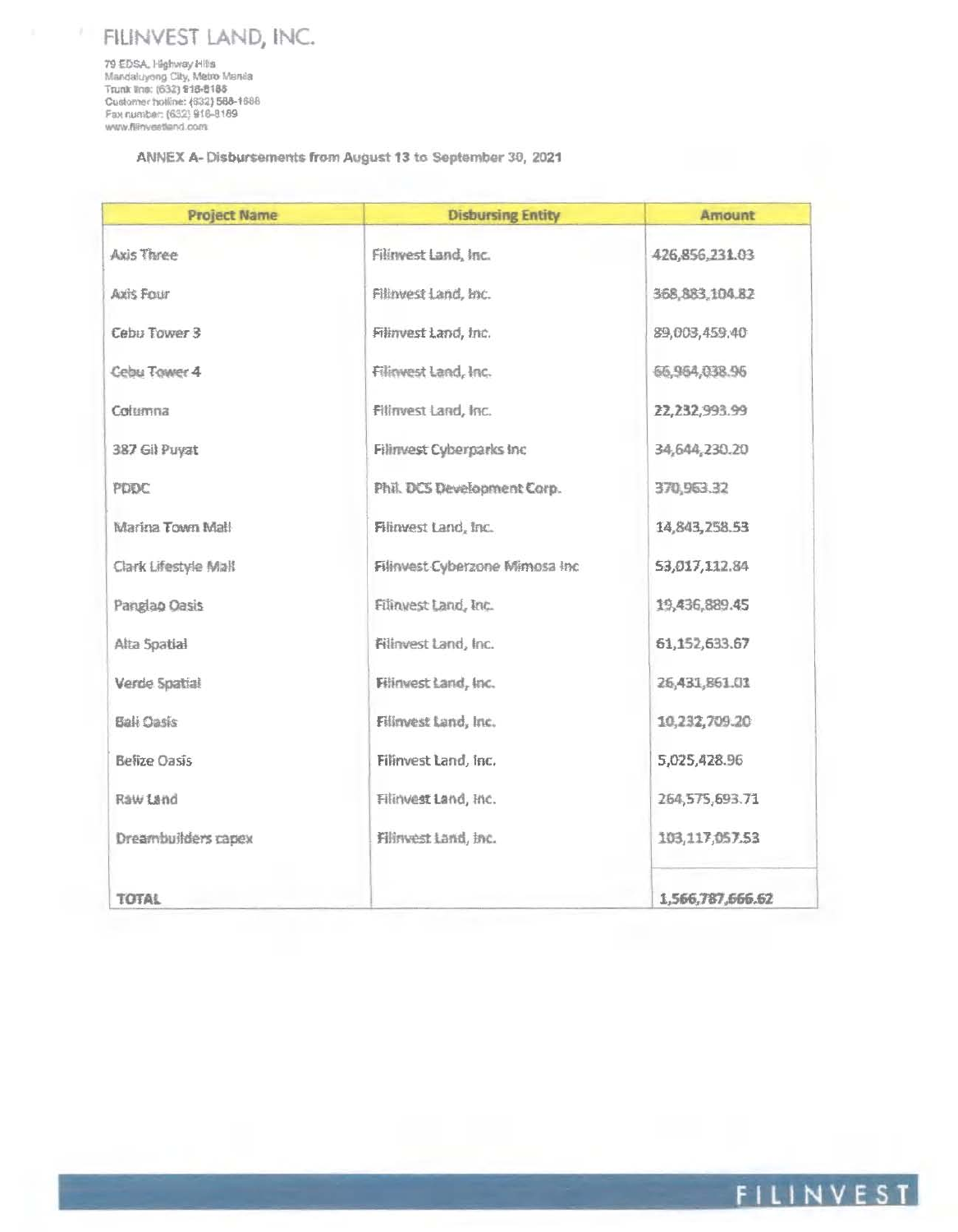

SyCip Gorres Velayo & Co. 6760 Ayala Avenue 1225 Makati City Philippines

Tel: {632) 8910307 Fax: (632) 819 0872 ey.comfph

### REPORT OF FACTUAL FINDINGS

Filiavest Land, Inc. Filinvest Building, 79 EDSA, Highway Hills Mandaluyong City 1550, Metro Manila

Attention: Ms. Ana Venus Mejia Chief Finance Officer

Dear Ms. Mejia:

We have performed the procedures agreed with you and enumerated below with respect to the attached Quarterly Progress Report as at September 30, 2021 on the use of the proceeds from the secondary offer received by Filinvest Land, Inc. (the "Company") from the Initial Public Offering ("IPO") of Filinvest REIT Corp. ("FILRT") on August 12, 2021. The procedures were performed solely to enable the Company to comply with the Philippine Stock Exchange, Inc.'s requirement to submit an external auditor's certification on the information being presented by the Company relating to the use of proceeds. Our engagement was undertaken in accordance with the Philippine Standard on Related Services 4400, *Engagements to Perj'ormAgreed-Upon Procedures Regarding Financial Information.* These agreed-upon procedures and results thereof are summarized as follows:

- 1. Obtain the Quarterly Progress/Annual Summary Report on Use of Proceeds from !PO ofFILRT for the period August 12, 2021 to September 30, 2021 (the "Progress Reporf') and check the mathematical accuracy of the Progress Report.
- 2. Compare the proceeds received in the Progress Report to the bank statement and journal voucher noting the date received and amount recorded.
- 3. Compare the disbursements in the Progress Report to the list of disbursements for the period August 12, 2021 to September 30, 2021 (the "Disbursements Schedule").
- 4. Compare the Disbursements Schedule with the schedule of planned use of IPO proceeds as documented in the Reinvestment Pian.
- 5. On a sample basis. trace disbursements to the supporting documents such as progress billings. invoices, check vouchers, official receipts, and bank statements.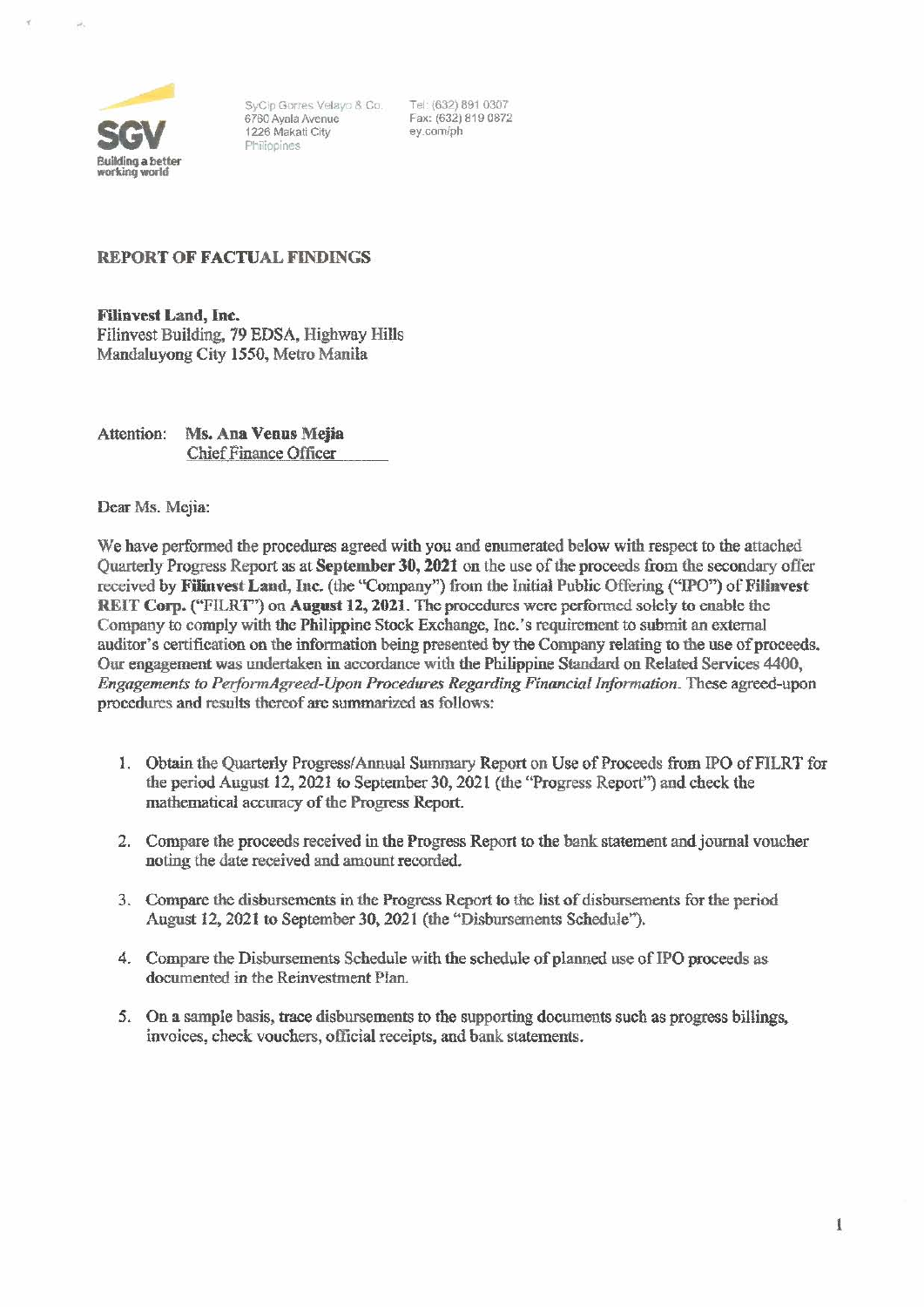We report our findings below:

- 1. We obtained the Progress Report and checked its mathematical accuracy, no exceptions noted
- 2. We compared the net proceeds received in the Progress Report amounting to  $P12,264,019,339$  to the bank statements and journal vouchers, and noted the following:
	- i. The Company received  $P11,122,469,644$  representing the proceeds from the firm offer shares on August 12, 2021 and  $P1,141,649,695$  representing the proceeds from the overa1lotment shares on September 16, 202l.
	- ii. We noted a difference of  $P100,000$  which management represented pertained to the opening balance of the bank account of FILRT which was included when it transferred the funds to the Company.
- 3. We compared the disbursements in the Progress Report to the Disbursement Schedule for the period August 12, 2021 to September 30,2021, no exceptions noted.
- 4. We compared the Disbursements Schedule with the schedule of Planned use of IPO proceeds as documented in the Reinvestment Plan and noted that the projects in the Disbursement Schedule are included in the REIT plan and disbursements for each project are within the amount allocated in the Reinvestment Plan.
- 5. On a sample basis, we traced disbursements to the supporting documents such as progress billings, invoices, check vouchers, official receipts, and bank statements. We noted differences in the amounts per disbursements selected as sample and supporting documents which pertain to other items not selected as samples, not part of the Reinvestment Plan or related to withholding taxes.

Because the above procedures do not constitute either an audit or a review made in accordance with Philippine Standards on Auditing (PSA) or Philippine Standards on Review Engagements (PSRE), respectively, we do not express any assurance on the accounts of the Company or its fmancial statements, taken as a whole.

Had we performed additional procedures or performed an audit or review of the financial statements in accordance with PSA or PSRE, other matters might have come to our attention that would have been reported to you.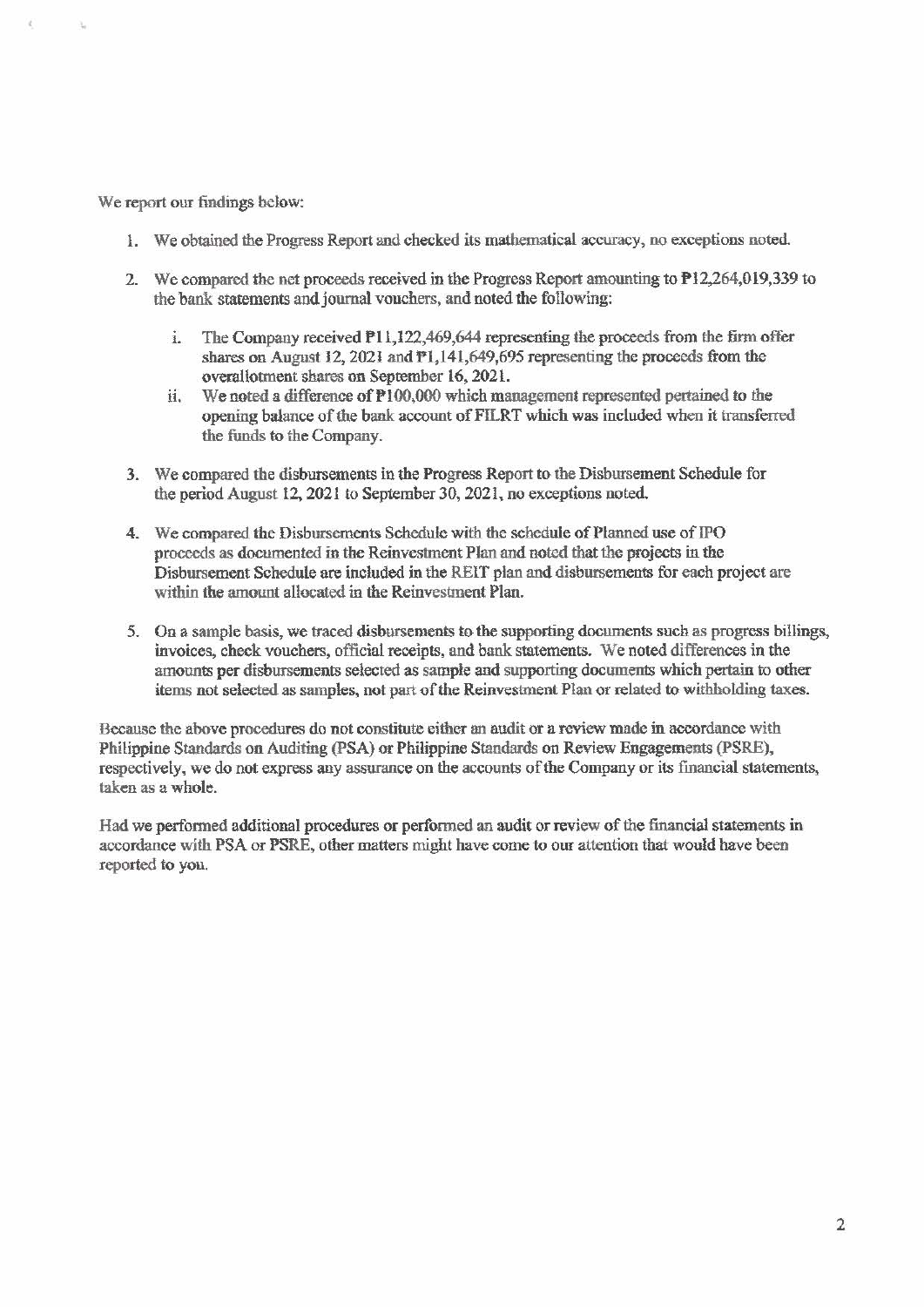**Our report is intended solely for the purpose set forth in the first paragraph** of this **report and for your infonnation and is not to be used for any other pmpose or to be distributed to any other parties who havenot**  agreed to the procedures and taken responsibility for the sufficiency of the procedures for their purposes. This report relates only to the report on the Company's use of proceeds from the offering anditems **specified above and do not extend to any financial statements** of the **Company taken as a whole.** 

SYCIP GORRES VELAYO & CO.

•

Ÿ.

Warreson & Salvador

**Wanessa G. Salvador**  Partner CPA Certificate No. 0118546 Tax Identification No. 248-679-852 BOAJPRC Reg. No. 0001, August 25, 2021, valid until April 15,2024 SEC Partner Accreditation No. 118546-SEC (Group A) SEC Finn Accreditation No. OOOI-SEC (Group A) B1R Accreditation No. 08-001998-137-2020, January 31, 2020, valid until January 30, 2023 PTR No. 8534358, January 4, 2021, Makati City

October 15, 2021